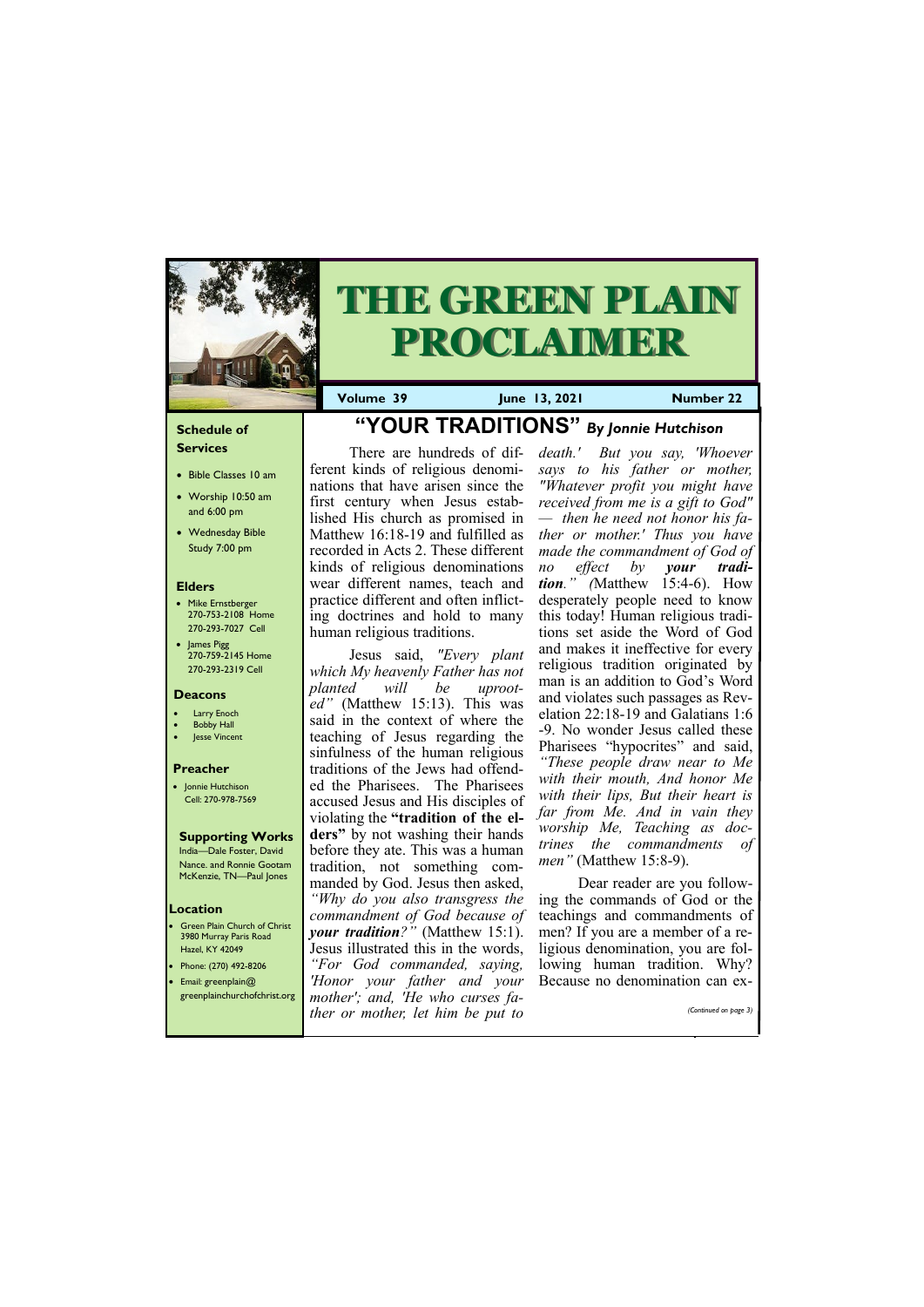# NEWS AND NOTES

*REMEMBER IN PRAYER: Green Plain members*: Faye Travis, Peggy Jarvis, Rex Enoch, Joanne Barnes, Maxine Pool, Hayes and Marjorie Grady, Jim Fielder, Griselda Adams, Larry Enoch, Carolyn Byars, and Mary and Jim Lowrie.

*Family and Friends:* Helen Tidwell, Jenne Pool, Teresa Tacker, Betty Pond, Bryan White, Meredith Enoch, Kenneth Mizell, Janice Canter, Andrea Phillips, Donald and Dorothy Cook, Sandra Cook Downs, Kevin Smith, Dale Pentecost, Jaime Aguavo, Jr., Brett Wyatt, Lucetria Hutchison and Kerry Thompson. Please let us know of those who have improved or any one who needs to be added to this list..

- **RETURN TO NORMAL:** All our regularly scheduled periods of Bible Study and Worship have now been restored. The tape on the pews has been removed allowing unrestricted seating. Wearing a mask is now optional and is no longer required. Each one should use their own judgment in this matter. I know that all of us appreciate our elders and their keeping us protected during this pandemic. Let's continue to pray for them and the Lord's work here at Green Plain.
- **PANTRY ITEMS June 2021: 6—Canned Meats; 13—Pork-n-Beans; 20—Canned Carrots; 27—Soups.** Please bring any additional items you wish for the "blessing box" which is located next to the breezeway on the north side of the building.
- **June 2021 Anniversaries:** 1-Peggy & Perry Jarvis; 17-Jan & James Pigg; 25-Mary & Jim Lowrie. **Birthdays:** 10-Griselda Adams; If we have left anyone out please let us know.



• **Study the Bible in Your Own Home.** Enroll in a Completely **Free Bible Correspondence Course.** Send your name, complete mailing address and phone number to: Green Plain church of Christ—3980 Murray Paris Road—Hazel, KY 42049 or enroll online at *http:// greenplainchurchofchrist.org* or email *greenplain@greenplainchurchofchrist.org.*

# **Page 2**

# **ONLINE SPIRITUAL RESOURCES Gospel Broadcasting Network https://gbntv.org/**

**World Video Bible School https://store.wvbs.org/wvbs-splashpage.html**

> **A Bible Answer https://abibleanswertv.org/**

> > **Good News Today http://gnttv.org/**

**In Search of the Lord's Way http://searchtv.org/**



*AM:* **"What Jesus Taught About Marriage & Divorce"**

*PM:* **"The Christian Graces**

# **2 Peter 1:3-11**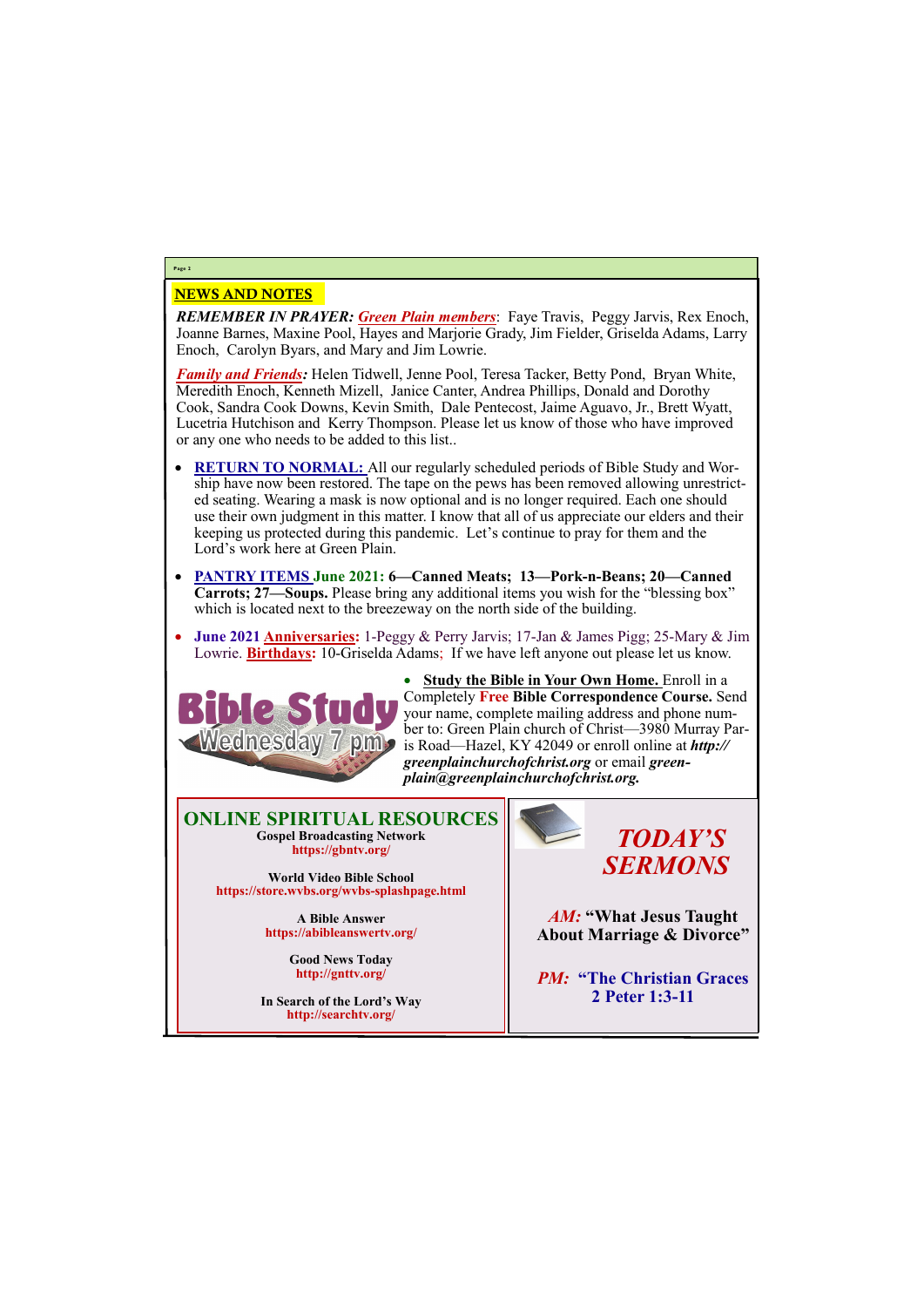**Page 3**

ist without departing from the Word of God and embracing the doctrines and commandments of men. Jesus never established even one denominational church. It was never God's plan that Jesus be **ONE HEAD** over **MANY DIFFERENT KINDS OF BOD-IES**. He built His one church and He is the one Head of His one church which is **HIS BODY** (Ephesians 1:22-23; 4:5). His church is **pre-denominational** in that it was established long before Roman Catholicism, Protestantism, or Evangelicalism, all of which have been built upon human religious traditions.

We plead with each reader in the words of Colossians 2:8-9, *"Beware lest any-* *one cheat you through philosophy and empty deceit, according to the tradition of men, according to the basic principles of the world, and not according to Christ."* Faithful churches of Christ plead for all to depart from human religious traditions and return to the purity and simplicity of original New Testament Christianity.— to speak where the Bible speaks and to remain silent where the Bible is silent.

Please, give this some serious thought and study. Our salvation depends upon doing God's will, not our own (Matthew 7:21; Hebrews 5:8-9). Our love for you will not allow us to be silent on such a serious eternal issue. May God bless you with the desire to please Him.

#### *(Continued from page 1)*

# **THE DISTINCTIVE NATURE OF THE CHURCH OF CHRIST** *By Brett W. Hoogland*

We tend to recognize things that have distinctive features or are distinct in their nature. Most religious people are aware of how remarkably different Jesus was when compared to the religious people of his day. His life, teaching and ministry were distinct from the current religious trends. "The people were astonished at his teaching," (Matthew 7:28-29) and recognized that it was clearly different than that of the contemporary religious teachers. His life was distinct from most religious teachers in that he did not obtain a degree from the famed seminaries of his day, but rather made his advent from the humble obscurity of the despised city of Nazareth, which caused many to stumble (John 1:45-46; 6:42). Yet, for the most part, "the common people heard him gladly" (Mark 12:37). The mission of Christ was distinct in that he came primarily for a spiritual purpose (Luke 12:13-14; Mark 1:38) "to seek and to save" those who were lost (Luke 19:9-10) regardless of their past, while his contemporaries were more concerned about the "social"

aspects of their religion (Matthew 23:5-7).

# **The Distinctive Church "Of Christ"**

Recognizing that the life "of Christ", the doctrine "of Christ", and mission "of Christ" were distinct from all other religious leaders of his day, we should not be surprised to find that the church "of Christ" would also be distinct from other churches that are not truly "of Christ." Even the casual observer will notice that the church "of Christ" in the first century had a very distinct worship based on sincerity and truth (John 4:24; Ephesians 5:19; 1 Corinthians 14:15), a distinct message of salvation in Jesus Christ (1 John 5:11; Acts 4:12) and a distinct mission to be the "pillar and ground of the truth" (1 Timothy 3:15) which "is the power of God unto salvation" (Romans 1:16).

# **Hide It Under A Bushel?**

It seems today, that in an effort toward

greater tolerance and unity in diversity, many

*(Continued on page 4)*